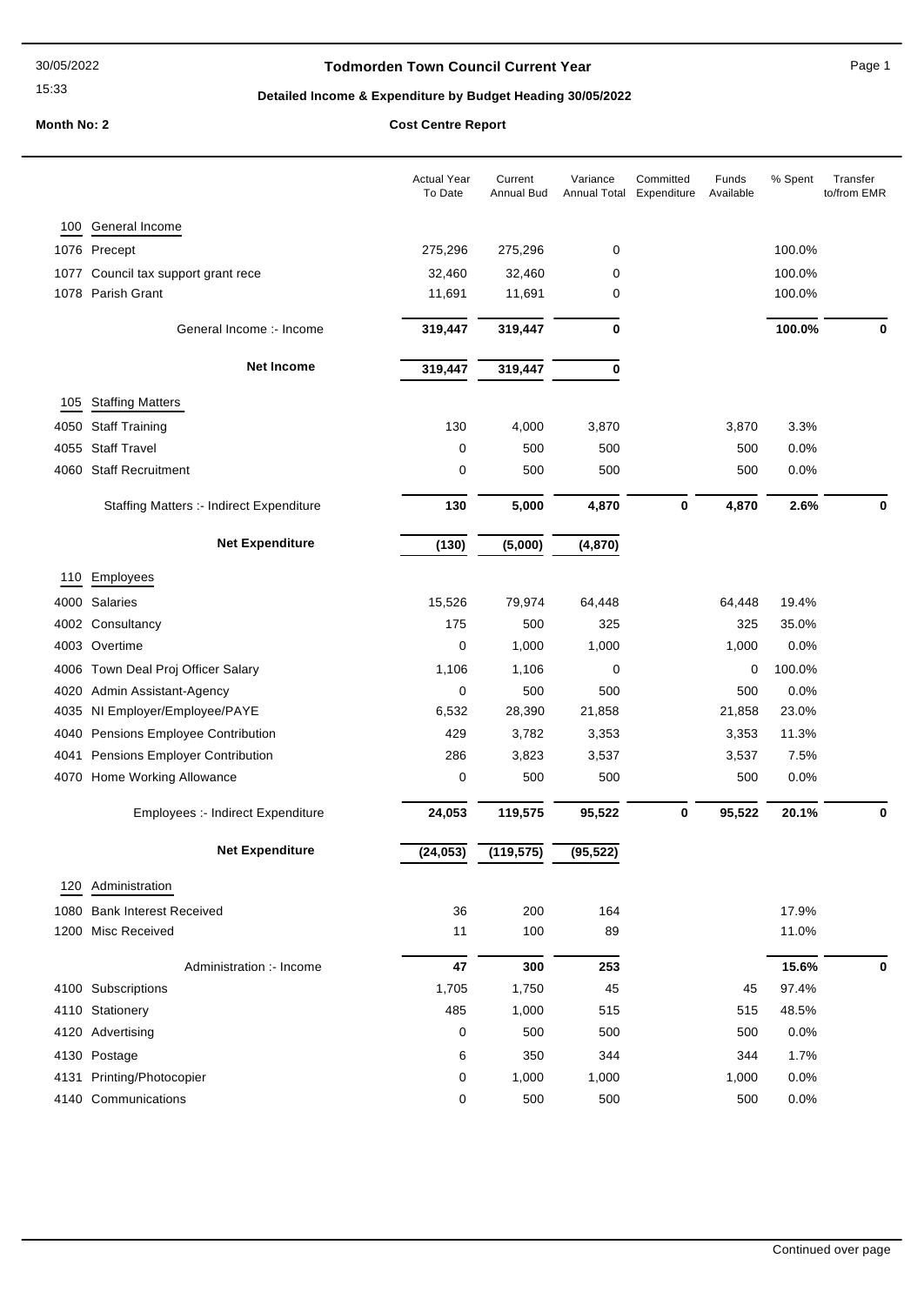15:33

### **Todmorden Town Council Current Year** Page 2

# **Detailed Income & Expenditure by Budget Heading 30/05/2022**

# **Month No: 2 Cost Centre Report**

|      |                                             | <b>Actual Year</b><br>To Date | Current<br>Annual Bud | Variance<br>Annual Total | Committed<br>Expenditure | Funds<br>Available | % Spent | Transfer<br>to/from EMR |
|------|---------------------------------------------|-------------------------------|-----------------------|--------------------------|--------------------------|--------------------|---------|-------------------------|
| 4141 | <b>Mobile Phones</b>                        | 122                           | 700                   | 578                      |                          | 578                | 17.5%   |                         |
|      | 4145 Office & IT Equipment                  | 463                           | 600                   | 137                      |                          | 137                | 77.2%   |                         |
| 4146 | Computer software & runninng                | 2,483                         | 2,925                 | 442                      |                          | 442                | 84.9%   |                         |
| 4148 | <b>Office Covid Secure</b>                  | 0                             | 250                   | 250                      |                          | 250                | 0.0%    |                         |
|      | 4210 Audit/Admin/Acctcy/Consultancy         | 0                             | 1,600                 | 1,600                    |                          | 1,600              | 0.0%    |                         |
| 4211 | <b>Books and Publications</b>               | 0                             | 200                   | 200                      |                          | 200                | 0.0%    |                         |
|      | 4220 Insurance                              | 0                             | 5,000                 | 5,000                    |                          | 5,000              | 0.0%    |                         |
|      | 4230 Other Admin Fees                       | 259                           | 250                   | (9)                      |                          | (9)                | 103.5%  |                         |
| 4240 | Members' Travel and Expenses                | 0                             | 250                   | 250                      |                          | 250                | 0.0%    |                         |
| 4255 | Town Hall and other meeting ro              | 0                             | 2,000                 | 2,000                    |                          | 2,000              | 0.0%    |                         |
|      | 4260 Election Expenses                      | 0                             | 3,500                 | 3,500                    |                          | 3,500              | 0.0%    |                         |
| 4270 | Corporate Image                             | 0                             | 500                   | 500                      |                          | 500                | 0.0%    |                         |
| 4280 | HR provision                                | 195                           | 1,400                 | 1,205                    |                          | 1,205              | 13.9%   |                         |
| 4290 | <b>Accountancy Payroll/support</b>          | 150                           | 861                   | 711                      |                          | 711                | 17.4%   |                         |
|      | 4990 Miscellaneous/Contingency              | 352                           | 750                   | 398                      |                          | 398                | 46.9%   |                         |
|      | Administration :- Indirect Expenditure      | 6,221                         | 25,886                | 19,665                   | $\bf{0}$                 | 19,665             | 24.0%   | 0                       |
|      | Net Income over Expenditure                 | (6, 174)                      | (25, 586)             | (19, 412)                |                          |                    |         |                         |
| 130  | Office of the Mayor                         |                               |                       |                          |                          |                    |         |                         |
|      | 1030 Mayors day income                      | 45                            | 0                     | (45)                     |                          |                    | 0.0%    |                         |
|      | Office of the Mayor :- Income               | 45                            | $\bf{0}$              | (45)                     |                          |                    |         | $\bf{0}$                |
| 4310 | <b>Mayors Allowance</b>                     | 0                             | 2,000                 | 2,000                    |                          | 2,000              | 0.0%    |                         |
| 4320 | Mayor's Transport                           | 16                            | 750                   | 734                      |                          | 734                | 2.1%    |                         |
| 4321 | Mayors Event Invite costs                   | 0                             | 200                   | 200                      |                          | 200                | 0.0%    |                         |
|      | 4330 Mayors Day                             | 3,172                         | 4,000                 | 828                      |                          | 828                | 79.3%   |                         |
|      | Office of the Mayor :- Indirect Expenditure | 3,188                         | 6,950                 | 3,762                    | 0                        | 3,762              | 45.9%   | 0                       |
|      | <b>Net Income over Expenditure</b>          | (3, 143)                      | (6,950)               | (3, 807)                 |                          |                    |         |                         |
|      |                                             |                               |                       |                          |                          |                    |         |                         |
| 135  | <b>Mayors Charity</b>                       |                               |                       |                          |                          |                    |         |                         |
| 1101 | Mayors trading account repaid               | 0                             | 1,000                 | 1,000                    |                          |                    | 0.0%    |                         |
|      | 1102 Mayors charitable donations            | 200                           | 1,000                 | 800                      |                          |                    | 20.0%   |                         |
|      | Mayors Charity :- Income                    | 200                           | 2,000                 | 1,800                    |                          |                    | 10.0%   | 0                       |
| 4431 | <b>Mayors Trading Account</b>               | 0                             | 1,000                 | 1,000                    |                          | 1,000              | 0.0%    |                         |
| 4435 | Mayors Charitable disbursment               | 0                             | 1,000                 | 1,000                    |                          | 1,000              | 0.0%    |                         |
|      | Mayors Charity :- Indirect Expenditure      | 0                             | 2,000                 | 2,000                    | $\pmb{0}$                | 2,000              | 0.0%    | 0                       |
|      | Net Income over Expenditure                 | 200                           | 0                     | (200)                    |                          |                    |         |                         |
|      |                                             |                               |                       |                          |                          |                    |         |                         |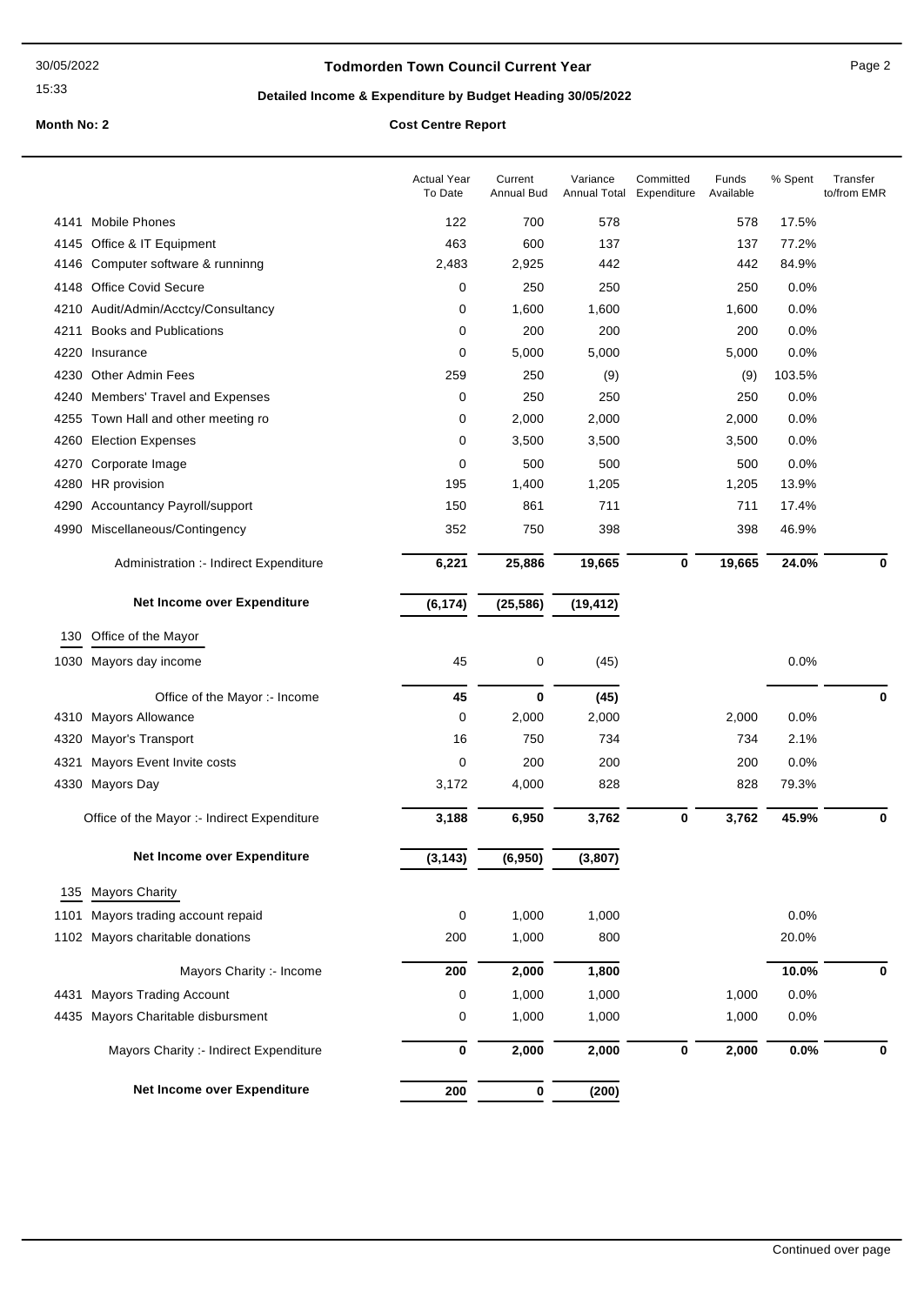#### 30/05/2022

# 15:33

### **Todmorden Town Council Current Year** Page 3

# **Detailed Income & Expenditure by Budget Heading 30/05/2022**

# **Month No: 2 Cost Centre R**

|  | <b>COST Centre Report</b> |
|--|---------------------------|
|  |                           |

|              |                                                      | <b>Actual Year</b><br>To Date | Current<br>Annual Bud | Variance<br>Annual Total | Committed<br>Expenditure | Funds<br>Available | % Spent      | Transfer<br>to/from EMR |
|--------------|------------------------------------------------------|-------------------------------|-----------------------|--------------------------|--------------------------|--------------------|--------------|-------------------------|
| 140          | Town Centre Security                                 |                               |                       |                          |                          |                    |              |                         |
|              | 4350 Town Centre Security                            | 0                             | 36,264                | 36,264                   | 36,264                   | 0                  | 100.0%       |                         |
|              | Town Centre Security :- Indirect Expenditure         | 0                             | 36,264                | 36,264                   | 36,264                   | 0                  | 100.0%       | $\bf{0}$                |
|              | <b>Net Expenditure</b>                               | 0                             | (36, 264)             | (36, 264)                |                          |                    |              |                         |
|              | 150 Property                                         |                               |                       |                          |                          |                    |              |                         |
|              | 1130 Rental income Walsden Cricket                   | 0                             | 200                   | 200                      |                          |                    | 0.0%         |                         |
|              |                                                      |                               |                       |                          |                          |                    |              |                         |
|              | Property :- Income                                   | 0                             | 200                   | 200                      |                          |                    | 0.0%         | 0                       |
|              | 4629 Patmos Elect Supply                             | 0                             | 500                   | 500                      |                          | 500                | 0.0%         |                         |
| 4630         | Land sites                                           | 0                             | 500                   | 500                      |                          | 500                | 0.0%         |                         |
| 4631         | <b>Patmos Gardens</b><br>4632 Lobb Mills Picnic Site | 0                             | 500                   | 500                      |                          | 500                | 0.0%         |                         |
|              |                                                      | 0                             | 5,000                 | 5,000                    |                          | 5,000              | 0.0%         |                         |
| 4633<br>4634 | Walsden Cricket Ground<br>Vale land                  | 0<br>0                        | 250                   | 250<br>500               |                          | 250<br>500         | 0.0%<br>0.0% |                         |
|              |                                                      |                               | 500                   |                          |                          |                    |              |                         |
| 4635         | <b>Wheels Park</b>                                   | 0                             | 750                   | 750                      |                          | 750                | 0.0%         |                         |
| 4636         | <b>Tree Maintenace</b>                               | 1,000                         | 750                   | (250)                    |                          | (250)              | 133.3%       |                         |
| 4637         | Tod In Bloom outsourced work                         | 198                           | 2,500<br>5,000        | 2,302<br>5,000           |                          | 2,302              | 7.9%<br>0.0% |                         |
|              | 4660 Community Development                           | 0                             |                       |                          |                          | 5,000              |              |                         |
|              | Property :- Indirect Expenditure                     | 1,198                         | 16,250                | 15,052                   | $\bf{0}$                 | 15,052             | 7.4%         | $\mathbf 0$             |
|              | Net Income over Expenditure                          | (1, 198)                      | (16, 050)             | (14, 852)                |                          |                    |              |                         |
| 160          | <b>Climate Emergency</b>                             |                               |                       |                          |                          |                    |              |                         |
| 5000         | Publicity                                            | 0                             | 1,000                 | 1,000                    |                          | 1,000              | 0.0%         |                         |
| 5001         | Room Hire                                            | 0                             | 500                   | 500                      |                          | 500                | 0.0%         |                         |
| 5002         | <b>Special Projects</b>                              | 0                             | 7,500                 | 7,500                    |                          | 7,500              | 0.0%         |                         |
|              | 5003 Admin Support                                   | 0                             | 1,500                 | 1,500                    |                          | 1,500              | 0.0%         |                         |
|              | 5004 External Support                                | 0                             | 1,000                 | 1,000                    |                          | 1,000              | 0.0%         |                         |
|              | 5005 Climate Small Grants                            | 0                             | 2,500                 | 2,500                    |                          | 2,500              | 0.0%         |                         |
|              | Climate Emergency :- Indirect Expenditure            | $\bf{0}$                      | 14,000                | 14,000                   | $\pmb{0}$                | 14,000             | 0.0%         | 0                       |
|              | <b>Net Expenditure</b>                               | $\bf{0}$                      | (14,000)              | (14,000)                 |                          |                    |              |                         |
|              | 200 Resources                                        |                               |                       |                          |                          |                    |              |                         |
| 4410         | Donations and Grants                                 | 6,368                         | 20,000                | 13,632                   |                          | 13,632             | 31.8%        |                         |
|              | 4412 Platinum Jubilee Grants                         | 0                             | 2,500                 | 2,500                    | 950                      | 1,550              | 38.0%        |                         |
|              | 4420 TH Hire Refund Grant                            | 0                             | 8,000                 | 8,000                    |                          | 8,000              | 0.0%         |                         |
|              | 4425 Education - None L/A                            | 0                             | 2,000                 | 2,000                    |                          | 2,000              | 0.0%         |                         |
|              | 4426 Events Grants                                   | 0                             | 11,000                | 11,000                   |                          | 11,000             | 0.0%         |                         |
|              |                                                      |                               |                       |                          |                          |                    |              |                         |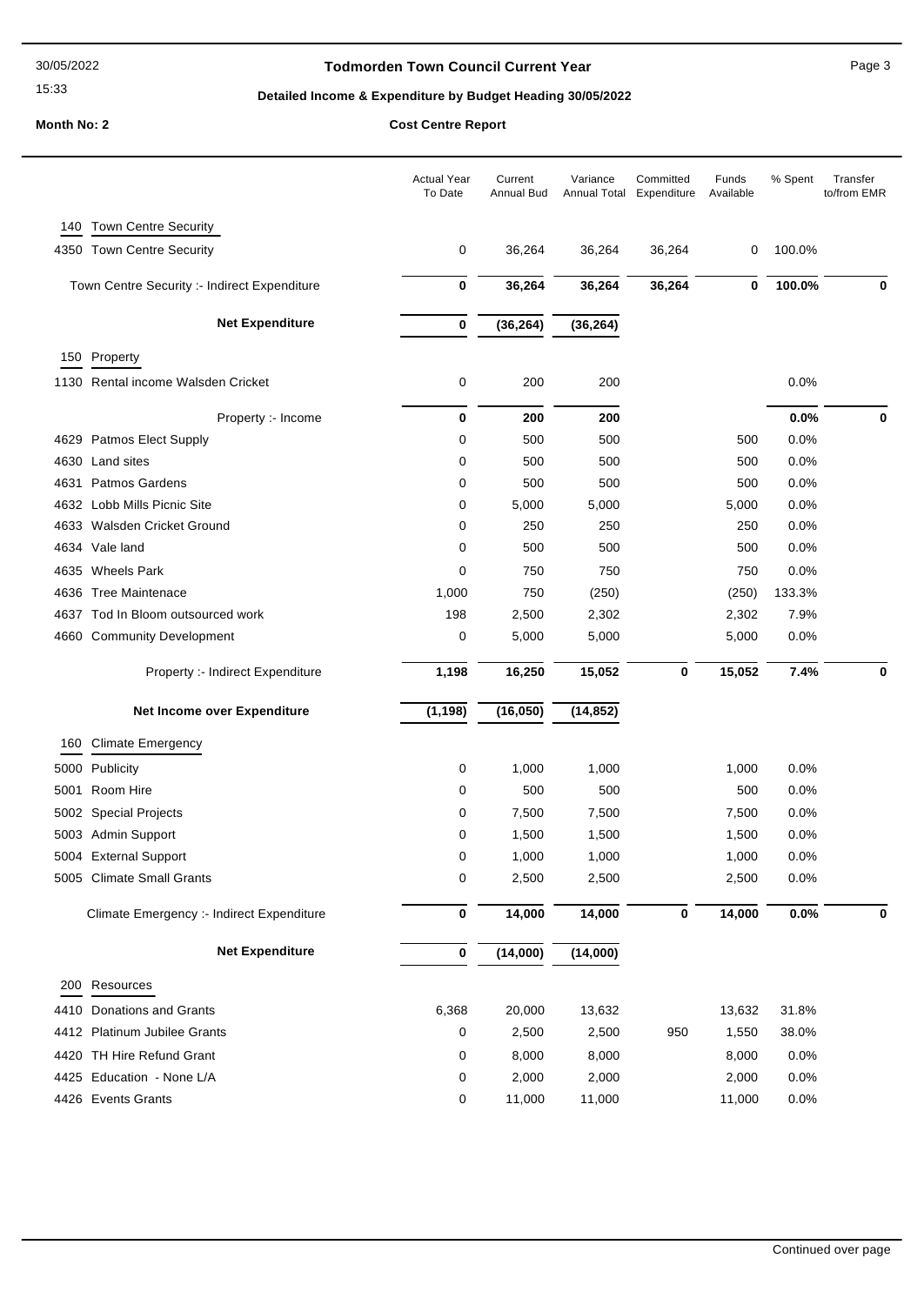15:33

### **Todmorden Town Council Current Year** Page 4

# **Detailed Income & Expenditure by Budget Heading 30/05/2022**

### **Month No: 2 Cost Centre Report**

|      |                                           | <b>Actual Year</b><br>To Date | Current<br><b>Annual Bud</b> | Variance<br><b>Annual Total</b> | Committed<br>Expenditure | Funds<br>Available | % Spent | Transfer<br>to/from EMR |
|------|-------------------------------------------|-------------------------------|------------------------------|---------------------------------|--------------------------|--------------------|---------|-------------------------|
|      | 4430 Tourism                              | 3,845                         | 15,380                       | 11,535                          | 11,535                   | 0                  | 100.0%  |                         |
|      | 4450 Publicity                            | 0                             | 500                          | 500                             |                          | 500                | 0.0%    |                         |
|      | 4457 Festive Lights Annual Provison       | 0                             | 8,300                        | 8,300                           |                          | 8,300              | 0.0%    |                         |
| 4458 | Festive light annual mtce cont            | 2,023                         | 3,100                        | 1,077                           |                          | 1,077              | 65.3%   |                         |
| 4460 | Festive Lights Install - CMBC             | 0                             | 4,500                        | 4,500                           |                          | 4,500              | 0.0%    |                         |
|      | 4461 Events                               | 0                             | 2,000                        | 2,000                           |                          | 2,000              | 0.0%    |                         |
| 4470 | Entertainment, Arts and Rec               | 0                             | 11,000                       | 11,000                          |                          | 11,000             | 0.0%    |                         |
|      | 4482 Fielden Statue                       | 0                             | 1,500                        | 1,500                           |                          | 1,500              | 0.0%    |                         |
| 4560 | <b>Environmental Projects</b>             | (2,000)                       | 6,000                        | 8,000                           |                          | 8,000              | (33.3%) |                         |
| 4638 | <b>Benches</b>                            | 2,045                         | 4,000                        | 1,956                           |                          | 1,956              | 51.1%   |                         |
| 4639 | Community Right of Way                    | 750                           | 1,500                        | 750                             | 750                      | 0                  | 100.0%  |                         |
| 4684 | <b>Wheelspark Coaching</b>                | 0                             | 1,000                        | 1,000                           |                          | 1,000              | 0.0%    |                         |
| 4685 | Wheelspark Graffiti                       | 0                             | 500                          | 500                             |                          | 500                | 0.0%    |                         |
| 4990 | Miscellaneous/Contingency                 | 0                             | 1,000                        | 1,000                           |                          | 1,000              | 0.0%    |                         |
|      | Resources :- Indirect Expenditure         | 13,031                        | 103,780                      | 90,750                          | 13,235                   | 77,515             | 25.3%   | 0                       |
|      | <b>Net Expenditure</b>                    | (13, 031)                     | (103, 780)                   | (90, 750)                       |                          |                    |         |                         |
| 210  | Town Deal Sponsor                         |                               |                              |                                 |                          |                    |         |                         |
|      | 1215 Town Deal CMBC Grant                 | 26,003                        | 28,003                       | 2,000                           |                          |                    | 92.9%   |                         |
|      | Town Deal Sponsor :- Income               | 26,003                        | 28,003                       | 2,000                           |                          |                    | 92.9%   | 0                       |
|      | 4711 Pavilion                             | 0                             | 13,206                       | 13,206                          | 13,204                   | 2                  | 100.0%  |                         |
|      | 4712 MUGA                                 | $\mathbf 0$                   | 0                            | 0                               | 1,750                    | (1,750)            | 0.0%    |                         |
|      | 4713 Tennis Courts                        | 250                           | 6,500                        | 6,250                           | 3,250                    | 3,000              | 53.8%   |                         |
|      | 4714 Fielden Hall                         | 0                             | 6,297                        | 6,297                           | 2,995                    | 3,302              | 47.6%   |                         |
|      | 4716 Grant Finder Research                | 400                           | 2,000                        | 1,600                           |                          | 1,600              | 20.0%   |                         |
|      | Town Deal Sponsor :- Indirect Expenditure | 650                           | 28,003                       | 27,353                          | 21,199                   | 6,154              | 78.0%   | 0                       |
|      | Net Income over Expenditure               | 25,353                        | $\bf{0}$                     | (25, 353)                       |                          |                    |         |                         |
| 300  | Development                               |                               |                              |                                 |                          |                    |         |                         |
| 4100 | Subscriptions                             | 0                             | 200                          | 200                             |                          | 200                | 0.0%    |                         |
| 4610 | Neighbourhood Plan                        | 0                             | 5,000                        | 5,000                           |                          | 5,000              | 0.0%    |                         |
| 4990 | Miscellaneous/Contingency                 | 0                             | 215                          | 215                             |                          | 215                | 0.0%    |                         |
|      | Development :- Indirect Expenditure       | 0                             | 5,415                        | 5,415                           | $\bf{0}$                 | 5,415              | 0.0%    | $\mathbf 0$             |
|      | <b>Net Expenditure</b>                    | 0                             | (5, 415)                     | (5, 415)                        |                          |                    |         |                         |